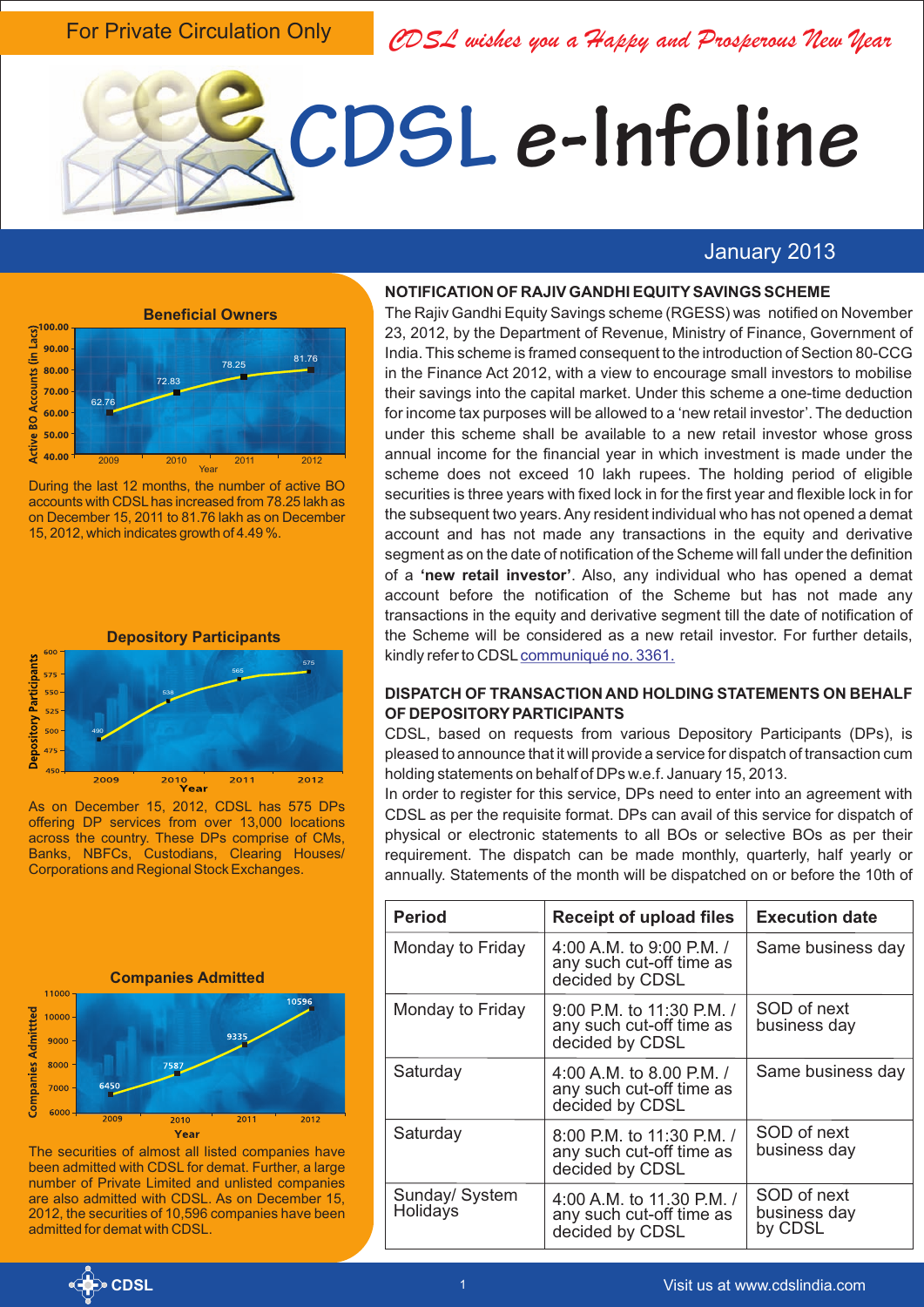# **CDSL e-Infoline**

every subsequent month. CDSL will provide the list of BOs to the DPs to whom the statements have been sent. Undelivered items will be provided to the DP from time to time. For further details about the service and to sign the agreement, kindly refer to [communiqué no. 3384.](http://www.cdslindia.com/communiques/dp/DP-3384-Dispatch-of-Transaction-and-Holding-Statements-to-BOs.pdf)

## **COMMON UPLOAD THROUGH e***asiest:* **SUCCESS / FAILURE REPORTS**

With a view to provide a common upload platform for all types of transactions, CDSL, vide its communiqué no. 3300, has discontinued various individual uploads and has made it mandatory to use a common format for upload through the CDSL system as well as through its e*asiest* facility w.e.f. January 1, 2013.

The aforesaid common upload format contains an "Operator Id" field which has to be mandatorily entered by DPs while uploading the file through CDSL's system or its e*asiest* log in. However, as Clearing Members (CMs) and BOs do not possess an ''Operator Id'', they are not required to enter it in the file that they upload in e*asiest*. Hence BOs and CMs may upload the file through their respective e*asiest*logins without entering the Operator id.

## **PROVISION OF MULTIPLE ISIN RATE FILES**

At present, CDSL provides one consolidated ISIN rate file to its DPs in order to enable them to update their back office software with the latest rates for Equity, Debt, Mutual Fund and Commodities. This rate file is a consolidation of rates received from BSE, NSE, MCX, NCDEX and other exchanges at various time intervals. CDSL provides the final rate file after the last rate file is received from the exchange.

CDSL is pleased to announce that it will now allow DPs to download the multiple ISIN rate files as and when they are received from exchanges during the day. Therefore, DPs do not need to wait for the single rate file as multiple files will be available in the CDSLsystem.

## **AMENDMENTS TO CDSL's OPERATING INSTRUCTIONS**

**CDSL's operating instructions have been amended to include the below points:**

**1. DEMATERIALISATION OF EXISTING SCRIPS**

On receipt of a demat request, DPs are now required to match the Distinctive Numbers (DN) on the physical certificates provided by BOs with the records of distinctive numbers provided by CDSL and select the correct temporary or permanent ISIN. DPs can check the DN database, which is available on **www.cdslindia.com**, through their e*asi* log- in by clicking on **Inquiry** inthe **DN database** menu.

## **2. STATEMENT OF ACCOUNTS**

CDSL, vide its communiqué no. 2494, had exempted its DPs from sending quarterly statements to BOs where there are no balances subject to the fulfilment of certain conditions. As per the amendment, DPs are now required to send atleast one physical statement annually to the abovementioned BOs.

BOs having demat account that become a nil balance account during the year need not be sent any transaction statement till the time the balance remains nil. However, an annual statement of holdings shall be sent to such BO. Also, one statement of holding should be sent to BOs having accounts with no transactions other than credit transactions. For more information refer [communiqué no. 3371.](http://www.cdslindia.com/communiques/dp/DP-3371-Amendments-CDSL-DP-Op-Inst-Chapt-4-.4.4.7%20and%20Chapt-16-16.7.pdf)

# **SUCCESSFULFACILITATION OF ELECTRONIC VOTING**

CDSL's e-Voting System aims to reduce the administrative and storage costs associated with Postal Ballots as well as AGMs / EGMs while facilitating declaration of results immediately after the close of the voting. Additionally, investors can cast their votes at their convenience from home / office till the last day. At present, 106 companies have signed the agreement with CDSL for its e-Voting System of which 26 companies have used CDSL's e Voting platform to conduct electronic voting for AGMs and postal ballot resolutions on 29 occasions. Shareholders of Sundaram Finance Limited, Muthoot Finance Limited, Jaiprakash Associates Limited, Royal Orchid Hotels Limited and TD Power Systems Limited took the opportunity to cast their electronic votes on www.evotingindia.com.

Further, Jyoti Structures Limited , M/s Tulip Telecom Limited, Infotech Enterprises Limited , Gujarat Gas Company Limited and S. Kumars Nationwide Limited commenced e-Voting w.e.f. December 1, 2012, December 7, 2012, December 13, 2012, December 18, 2012 and December 30, 2012 respectively.

## **CHANGE IN NAME OF DP**

DPs and BOs are advised to note the change in name of the following DP:

| <b>DPID</b> | <b>OLD NAME</b> | <b>NEW NAME</b>  |
|-------------|-----------------|------------------|
| 12070900    | Archi Shares    | Affluence Shares |
|             | and Stock       | & Stocks Pvt.    |
|             | Brokers Pvt.    | Limited          |
|             | Limited         |                  |

|  | NEW DPs ADMITTED IN THE MONTH OF DECEMBER 2012 |  |  |
|--|------------------------------------------------|--|--|
|--|------------------------------------------------|--|--|

| <b>DPID</b> | <b>DP Name</b>               | <b>Location / City</b> |
|-------------|------------------------------|------------------------|
| 12075300    | Oberois Portfolio            |                        |
|             | Private Ltd.                 | New Delhi              |
| 12075400    | <b>Omkam Capital Markets</b> |                        |
|             | Private Ltd.                 | New Delhi              |
| 12075500    | Berkeley Securities Ltd.     | Chandigarh             |
| 12075600    | C. D. Integrated Services    |                        |
|             | Limited                      | Ahmedabad              |
| 12075700    | Prb Securities Private Ltd.  | Kolkata                |
| 12075800    | Celebrus Capital Ltd.        | Kochi                  |

## **INVESTOR AWARENESS PROGRAMS (IAPs)**

During December 2012, CDSL BOPF Trust has conducted 18 IAPs across India in association with BSE Investor Protection Fund. CDSL DPs and various institutions such as India Infoline Ltd., Bank of India, Indian Overseas Bank, Asit C. Mehta Inv. Int. Ltd, Geojit BNP Paribas Financial Services Limited, Marwadi Shares & Finance Ltd, Quantum Mutual Fund, Dreams Broking Pvt. Ltd., Western India Regional Council of The Institute of Chartered Accountants of India, Indian Medical Association, Kolhapur Investors Association, Consumer guidance Society, Vijaywada, contributed in making these IAPs a grand success. CDSL also conducted an awareness program with Aditya Birla Nuvo Limited for the benefit of their employees and shareholders in association with Aditya Birla Money Ltd.

For details on the forthcoming IAPs, kindly visit us at <http://www.cdslindia.com/investors/investor-meet.jsp>